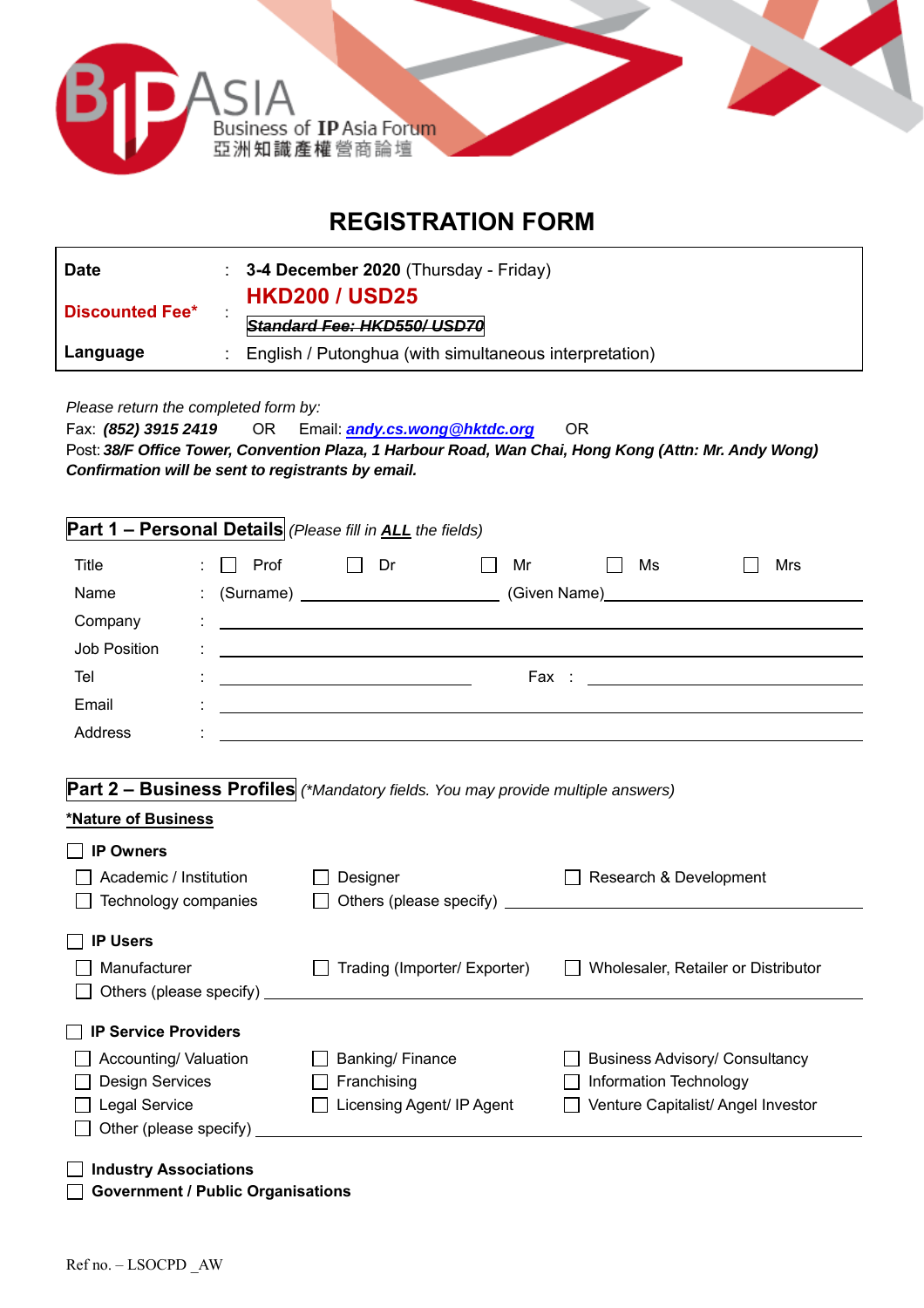|                               | Business of IP Asia Forum<br>亞洲知識產權營商論壇 |                                     |
|-------------------------------|-----------------------------------------|-------------------------------------|
| *Industry / Business Field    |                                         |                                     |
| Association Service /         | Automobile / Autoparts &                | <b>Business Management &amp;</b>    |
| Government Organisation       | Components                              | <b>Consultancy Services</b>         |
| Biotechnology                 | <b>Chinese Traditional Medicine</b>     | Electronics                         |
| <b>Electricals Appliances</b> | <b>Environmental Protection</b>         | Film / Audio-Visual Production / TV |
| Financial & Investment        | <b>Health Care</b>                      | Information and Communications      |
|                               |                                         | Technology                          |
| Legal Service                 | Lighting                                | <b>Medical Devices</b>              |

 $\Box$  Textile, Garment & Clothing  $\Box$  Others (please specify)

**\*** By registering in the Forum, your personal and business details (including but not limited to your name, company, country and nature of business) will be automatically included into the Forum's online participants list. **Should you wish to be excluded from the participants list, please** *uncheck* **this box.** 

## **Part 3 - Roundtable Series**

\*A brand-new series of roundtable meetings will be introduced in the BIP Asia Forum to foster interaction and fruitful discussions among conference attendees. Hosted by industry veterans, small groups of like-minded professionals will exchange ideas on hot topics concerning the IP and technology industry.

Will you join the Roundtable Series? (Seats are limited and will be allocated on a first-come, first-served basis. Successful applicants will receive a separate confirmation email)

 $\Box$  Please tick here if you wish to join the Roundtable Series.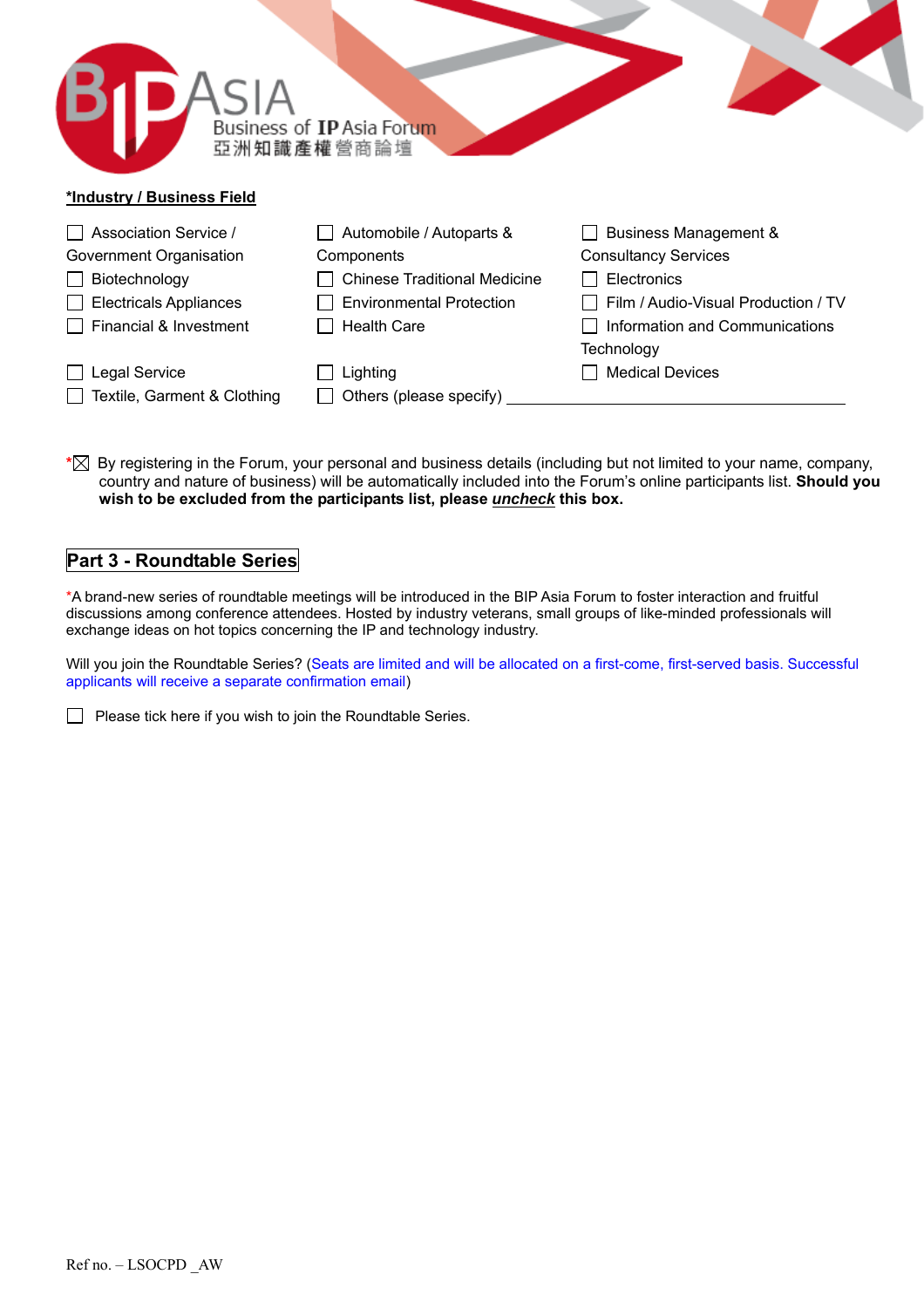

**Part 4 – Forum Registration** *(Please indicate the sessions you would like to attend)* 

| Time                                | <b>Programme</b>                                                                                |                                             |  |
|-------------------------------------|-------------------------------------------------------------------------------------------------|---------------------------------------------|--|
| 3 December 2020 (Thursday)          |                                                                                                 |                                             |  |
| $10:00 - 10:20$                     | <b>Opening Session</b><br>г                                                                     |                                             |  |
| $10:20 - 11:20$                     | <b>Keynote Session</b><br>г                                                                     |                                             |  |
| $11:30 - 12:45$                     | Breakout Session - IP Infrastructure and Business Opportunities in the Greater Bay<br>П<br>Area |                                             |  |
| <b>Concurrent Breakout Sessions</b> |                                                                                                 |                                             |  |
| $13:50 - 14:50$                     | IP Collaboration and IP Rights Part I<br>$\mathbf{1}$                                           | IP for Entrepreneurs & Start-ups<br>$\perp$ |  |
| $15:00 - 16:00$                     | IP Collaboration and IP Rights Part II<br>$\Box$                                                | <b>IP Business Best Practices</b>           |  |
| $16:15 - 17:15$                     | <b>Plenary Session - Creating IP Values through Collaboration</b>                               |                                             |  |

| 4 December 2020 (Friday)                                                            |                                                             |                               |   |
|-------------------------------------------------------------------------------------|-------------------------------------------------------------|-------------------------------|---|
| $10:00 - 11:00$                                                                     | <b>Global Tech Summit - The Power of Disruptions Part I</b> |                               | Е |
| $11:05 - 11:50$                                                                     | Global Tech Summit – The Power of Disruptions Part II       |                               | Е |
| $12:00 - 13:00$                                                                     | Global Tech Summit – The Power of Disruptions Part III      |                               | ⊏ |
| <b>Concurrent Breakout Sessions</b>                                                 |                                                             |                               |   |
| $14:00 - 15:00$<br>IP for Entrepreneurs & Start-ups<br>IP Dispute Resolution Part I |                                                             |                               |   |
| $15:15 - 16:15$                                                                     | IP Dispute Resolution Part II                               | IP Market & Industry Insights |   |

*\* Programme is subject to change without prior notice. Registration is on a first-come-first-served basis.*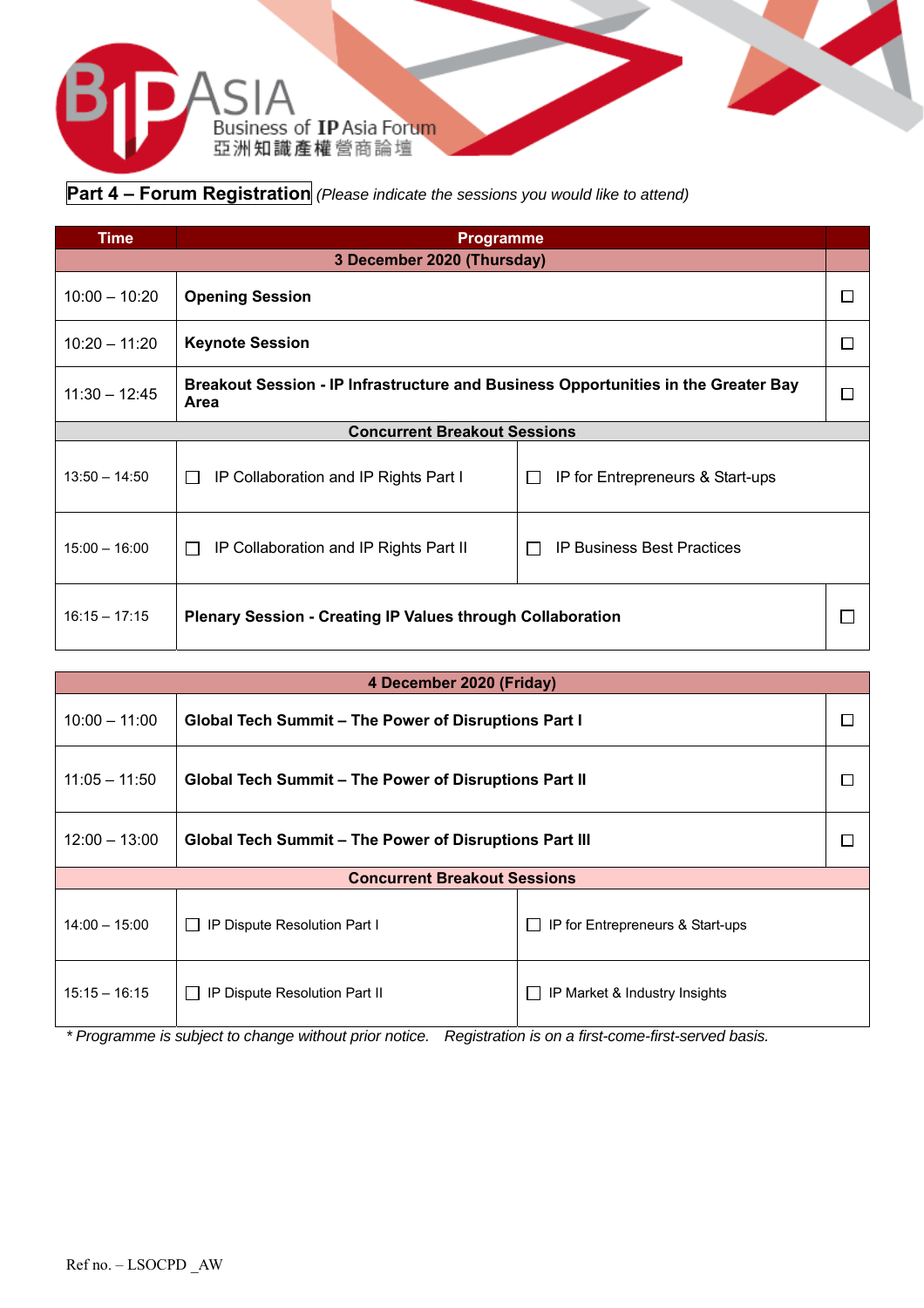|--|

## **Part 5 – Payment**

| by Credit Card:    |                                        |                              |
|--------------------|----------------------------------------|------------------------------|
| Card Type          | $\bullet$<br>$\mathbf{r}$              | MasterCard<br>$\square$ Visa |
| <b>Card Number</b> | $\blacksquare$<br>$\ddot{\phantom{0}}$ | $\blacksquare$               |
| Expiry Date(mm/yy) | ÷                                      |                              |
| Name of Cardholder | ٠<br>٠                                 |                              |
| Amount             | ÷                                      | 200.00<br>HKD.               |
|                    |                                        |                              |
| Signature          | ٠<br>$\cdot$                           |                              |

#### by *Bank Transfer*:

| Account Holder: | Hong Kong Trade Development Council                                            |
|-----------------|--------------------------------------------------------------------------------|
| Account Number: | HKD account: 004-002-222701-001 /                                              |
|                 | USD account: 004-002-4-804734 (For overseas or Chinese mainland audience only) |
| Bank:           | The Hongkong and Shanghai Banking Corporation Limited                          |
| Bank Address:   | 1 Queen's Road Central, Hong Kong                                              |
| Swift Code:     | <b>HSBCHKHHHKH</b>                                                             |
|                 |                                                                                |

\* **All remittance charges are to be borne by the participant** 

#### **by Cheque:**

Please make cheque payable to "Hong Kong Trade Development Council", quote the participant's name and company name at the back of the cheque and send it to below postal address.

> *Hong Kong Trade Development Council 38/F, Office Tower, Convention Plaza, 1 Harbour Road, Wan Chai, Hong Kong Attn: Business of IP Asia Forum*